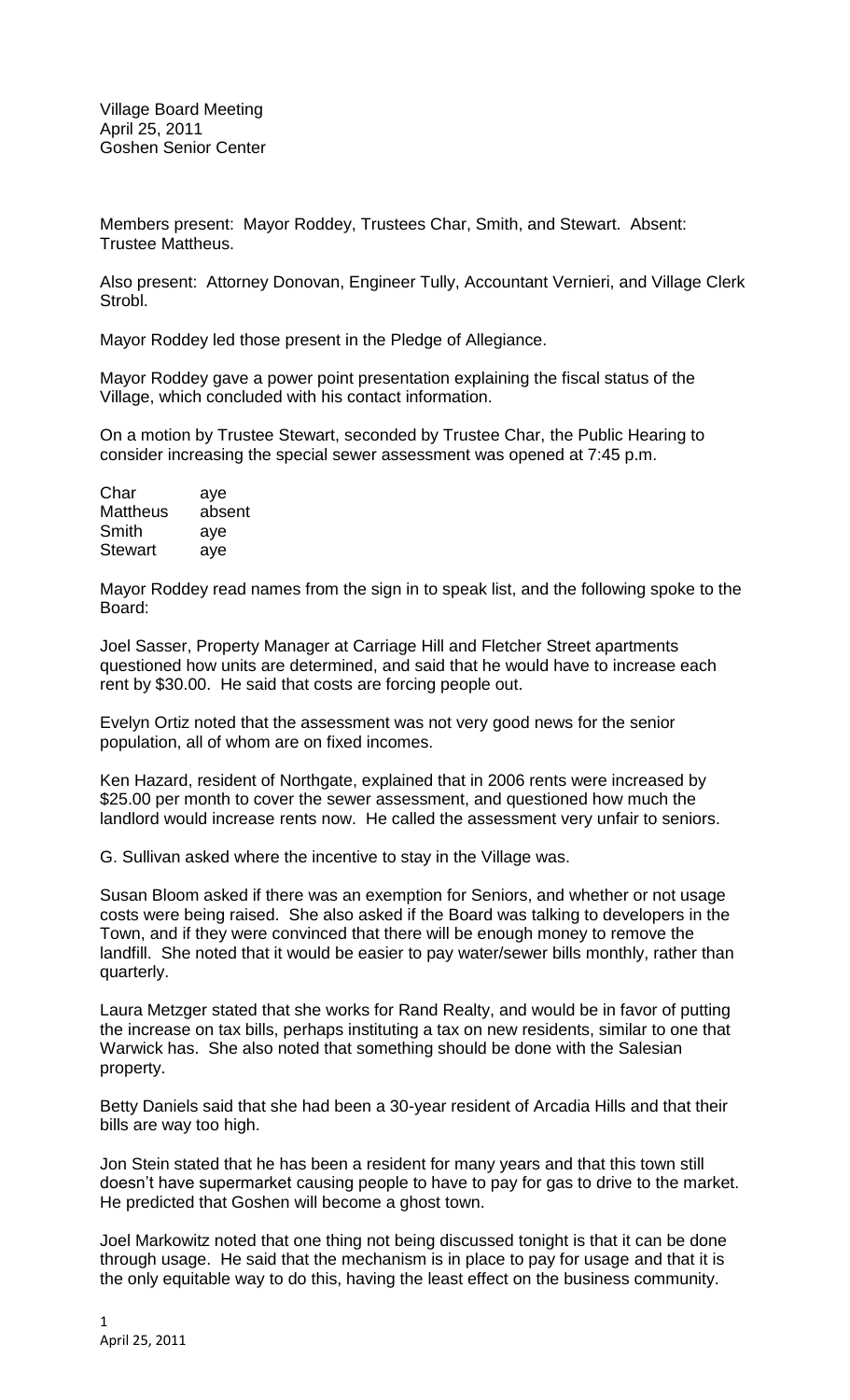Chris O'Connell said that we should make decisions and not the State, and that the Village should repair sewer overflows. He asked if the project cost more because of hiring issues.

Daniel McMann, of the Comfort Inn, stated that the increased assessment would not be fair to residents or to other businesses, and that the assessment at his hotel would be increased by \$10,000.

Mayor Roddey announced a five minute break in order for residents who arrived late to sign up to speak.

Jim Horan asked if the Board had thought about privatizing, claiming that it couldn't be worse than it is now.

Nan Gill thanked the Board for the opportunity to voice her opinions, and said that it seems like a prior administration dropped the ball. She also asked if you can get a Bond to move the soil, could you get one to use instead of the unit charge. She then recommended a Community Sewer Day to raise funds.

Bob Chaffee stated that he had looked into sewer rates throughout New York State, and that out of district rates are generally much higher than here.

Jim Lord urged the Board to look into privatization.

Fred Nowak asked if the assessment is the same for businesses, and urged stricter adherence to recycling rules in an effort to save costs.

Christine Sullivan said that she has two units, and feels the increase should be based on usage.

Brian Mitchell asked whether new sewer flow would have an effect on infrastructure problems, and whether or not he could have his own well. He noted that the Village of Sloatsburg no longer has a police department and shouldn't we do the same.

Gabriel Alfonso stated that everyone is blaming Albany, and could we get something from the State in writing about what they really want.

Meg Bailey asked what percentage of use the wastewater treatment plant is at, and whether service has been offered to other municipalities, such as Kiryas Joel.

Steve O'Sullivan asked if some street lights could be turned off to save money, which could then be put into the sewer fund.

Richard Quinlan asked questions about what units are.

Doug Sanders urged residents to call County officials and ask why they are sending jail sewage all the way to Florida instead of using Goshen. He also asked if the water and sewer funds could go bankrupt without affecting the general fund.

Mayor Roddey thanked everyone for attending, and explained that the Public Hearing would be closed, but that no vote would be taken, particularly without the full Board.

On a motion by Trustee Char, seconded by Trustee Stewart, the Public Hearing was closed at 9:05 p.m.

Char aye Mattheus absent Smith aye Stewart aye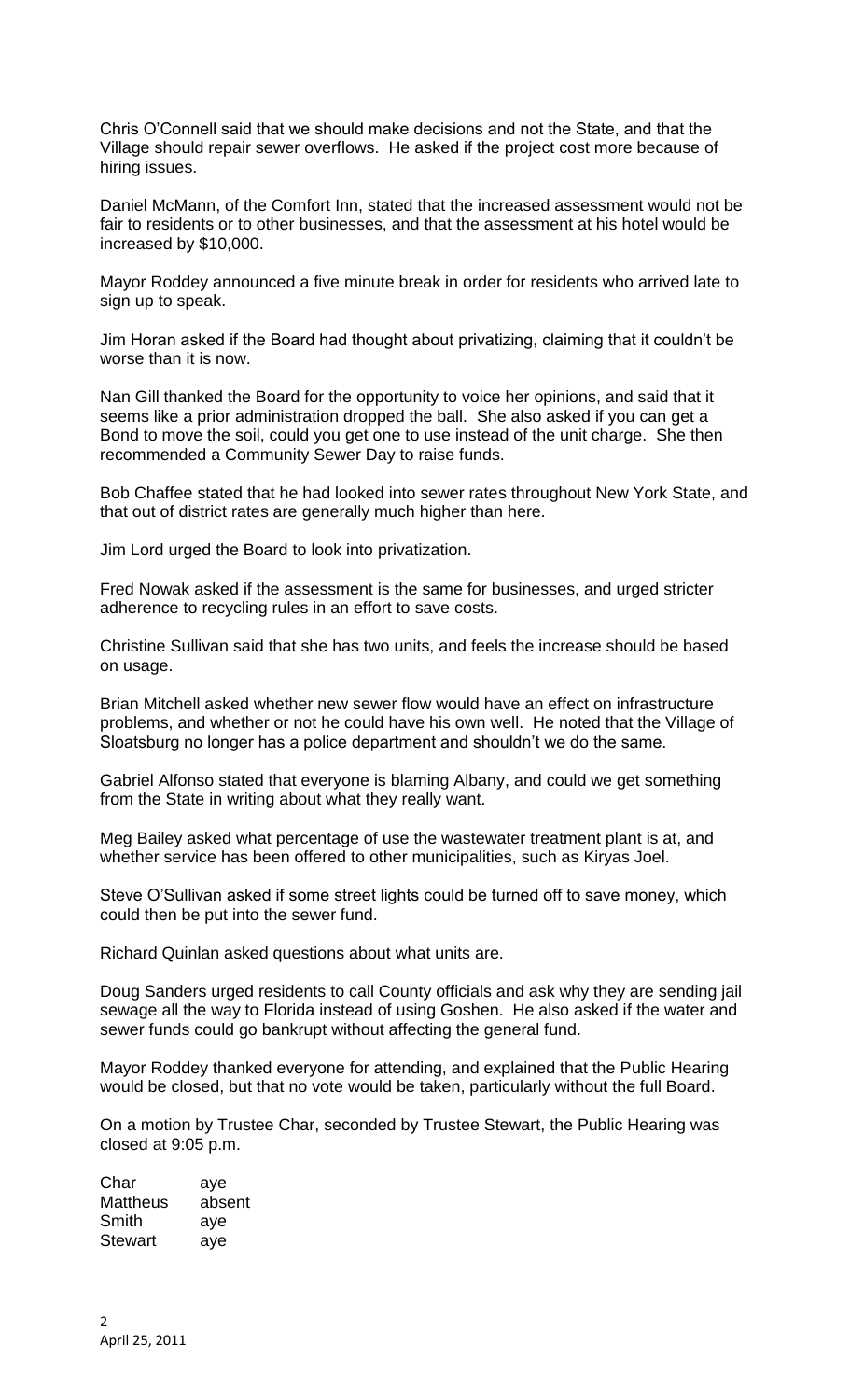On a motion by Trustee Char, seconded by Trustee Stewart, the Agenda was accepted as presented.

Char aye Mattheus absent Smith aye Stewart aye

On a motion by Trustee Stewart, seconded by Trustee Char, the Minutes of the April 4, 2011 Village Board Meeting were accepted as submitted.

Char aye Mattheus absent Smith aye Stewart aye

**Communications** 

On a motion by Trustee Char, seconded by Trustee Smith, bills as examined by members of the Board were approved in accordance with Abstract 2010/2011 number 26, check numbers 1501 through 1564 in the amount of \$237,284.25.

| Char            | aye    |
|-----------------|--------|
| <b>Mattheus</b> | absent |
| Smith           | aye    |
| <b>Stewart</b>  | aye    |

Items of Business

Trustee Char moved the following, which was seconded by Trustee Stewart:

Whereas, the preliminary budget for the year 2011/2012 has been duly presented to the Village Board of Trustees and a duly advertised public hearing has been held on April 11, 2011;

Resolved: pursuant to Section 5-508(4) of the Village Law, that the said preliminary budget, as changed, altered, and revised, be and hereby is adopted as the budget of the Village of Goshen for the year 2011/2012.

| Char            | aye    |
|-----------------|--------|
| <b>Mattheus</b> | absent |
| Smith           | aye    |
| <b>Stewart</b>  | aye    |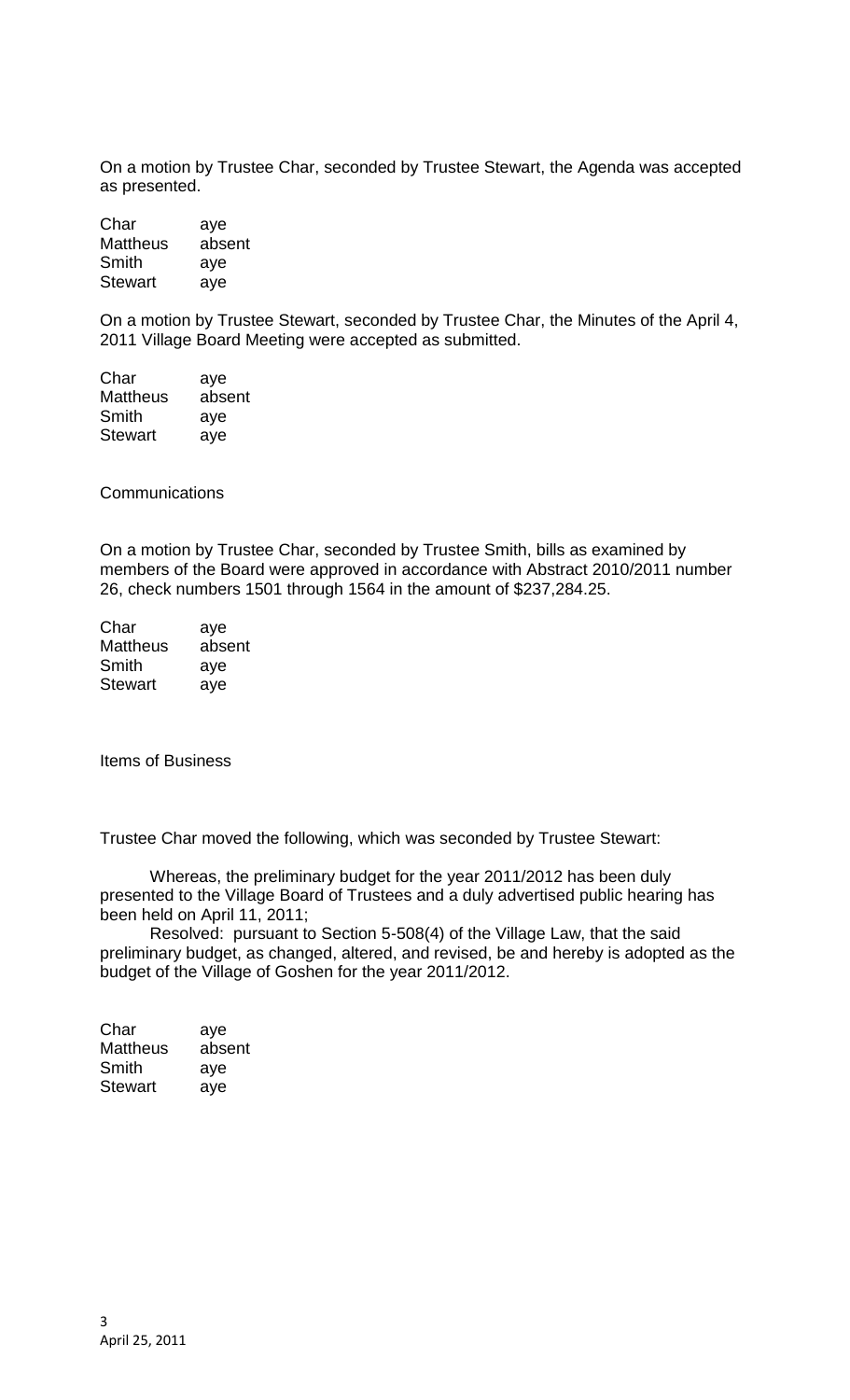On a motion by Trustee Char, seconded by Trustee Smith, the following rates for current part-time employees will become effective June 1, 2011. These rates reflect a 4% increase.

| <b>Court Officer</b> | 13.87 |
|----------------------|-------|
| Dispatcher           | 15.17 |
| Police Officer – PT  | 20.68 |

Char aye Mattheus absent Smith aye Stewart aye

Trustee Char offered the following resolution and moved its adoption:

RESOLUTION OF THE VILLAGE OF GOSHEN, NEW YORK, ADOPTED APRIL 25, 2011, AMENDING THE BOND RESOLUTION ADOPTED FEBRUARY 14, 2011

RESOLVED BY THE BOARD OF TRUSTEES OF THE VILLAGE OF GOSHEN, IN THE COUNTY

OF ORANGE, NEW YORK (by the favorable vote of not less than two-thirds of all members of said Board of Trustees) AS FOLLOWS:

## **Recitals**

WHEREAS, the Board of Trustees of the Village of Goshen, in the County of Orange, New York, has heretofore duly authorized the issuance of serial bonds to finance the abandonment of a refuse disposal area, consisting of the removal and disposal of stockpiled landfill material, including engineering and planning costs, at the estimated total cost of \$7,000,000, which amount was appropriated for such purpose by said Board of Trustees; and

WHEREAS, the Board of Trustees has now determined that the estimated cost of such project shall be \$10,000,000, and it is in the public interest increase said appropriation by \$3,000,000;

Now, therefore, be it

RESOLVED BY THE BOARD OF TRUSTEES OF THE VILLAGE OF GOSHEN, IN THE COUNTY OF ORANGE, NEW YORK (by the favorable vote of not less than two-thirds of all members of said Board of Trustees) AS FOLLOWS: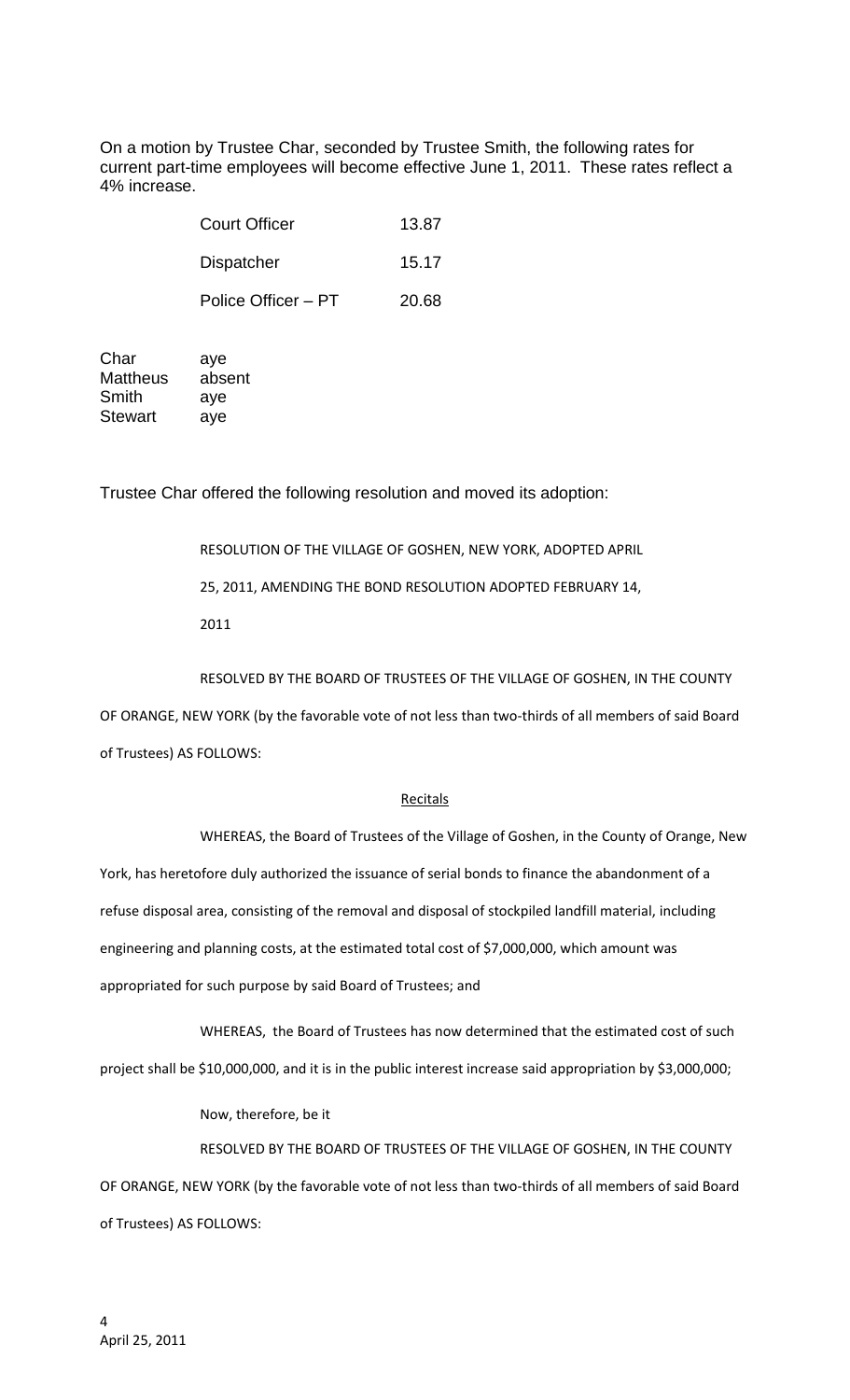Section (A) The bond resolution of the Village of Goshen duly adopted by the Board of Trustees

on February 14, 2011, entitled:

"Bond Resolution of the Village of Goshen, New York, adopted February 14, 2011, authorizing the abandonment of a refuse disposal area, consisting of the removal and disposal of stockpiled landfill material, stating the estimated maximum cost thereof is \$7,000,000, appropriating said amount for such purpose, and authorizing the issuance of \$7,000,000 serial bonds of said Village to finance said appropriation,"

is hereby amended to read as follows:

BOND RESOLUTION OF THE VILLAGE OF GOSHEN, NEW YORK, ADOPTED FEBRUARY 14, 2011 AND AMENDED APRIL 25, 2011, AUTHORIZING THE ABANDONMENT OF A REFUSE DISPOSAL AREA, CONSISTING OF THE REMOVAL AND DISPOSAL OF STOCKPILED LANDFILL MATERIAL, STATING THE ESTIMATED MAXIMUM COST THEREOF IS \$10,000,000, APPROPRIATING SAID AMOUNT FOR SUCH PURPOSE, AND AUTHORIZING THE ISSUANCE OF \$10,000,000 SERIAL BONDS OF SAID VILLAGE TO FINANCE SAID APPROPRIATION

THE BOARD OF TRUSTEES OF THE VILLAGE OF GOSHEN, IN THE COUNTY OF ORANGE,

NEW YORK, HEREBY RESOLVES (by the favorable vote of not less than two-thirds of all the members of said Board of Trustees) AS FOLLOWS:

Section 1. The Village of Goshen, in the County of Orange, New York (herein called the "Village"), is hereby authorized to abandon a refuse disposal area, consisting of the removal and disposal of stockpiled landfill material, including engineering and planning costs. The estimated maximum cost thereof, including preliminary costs and costs incidental thereto and the financing thereof, is \$10,000,000 and said amount is hereby appropriated for such purpose. The plan of financing includes the issuance of \$10,000,000 serial bonds of the Village to finance said appropriation and the levy and collection of taxes upon all the taxable real property in the Village to pay the principal of said bonds and the interest thereon as the same shall become due and payable.

Section 2. Serial bonds of the Village in the principal amount of \$10,000,000 are hereby authorized to be issued pursuant to the provisions of the Local Finance Law, constituting Chapter 33-a of the Consolidated Laws of the State of New York (herein called the "Law"), to finance said appropriation.

Section 3. The following additional matters are hereby determined and declared: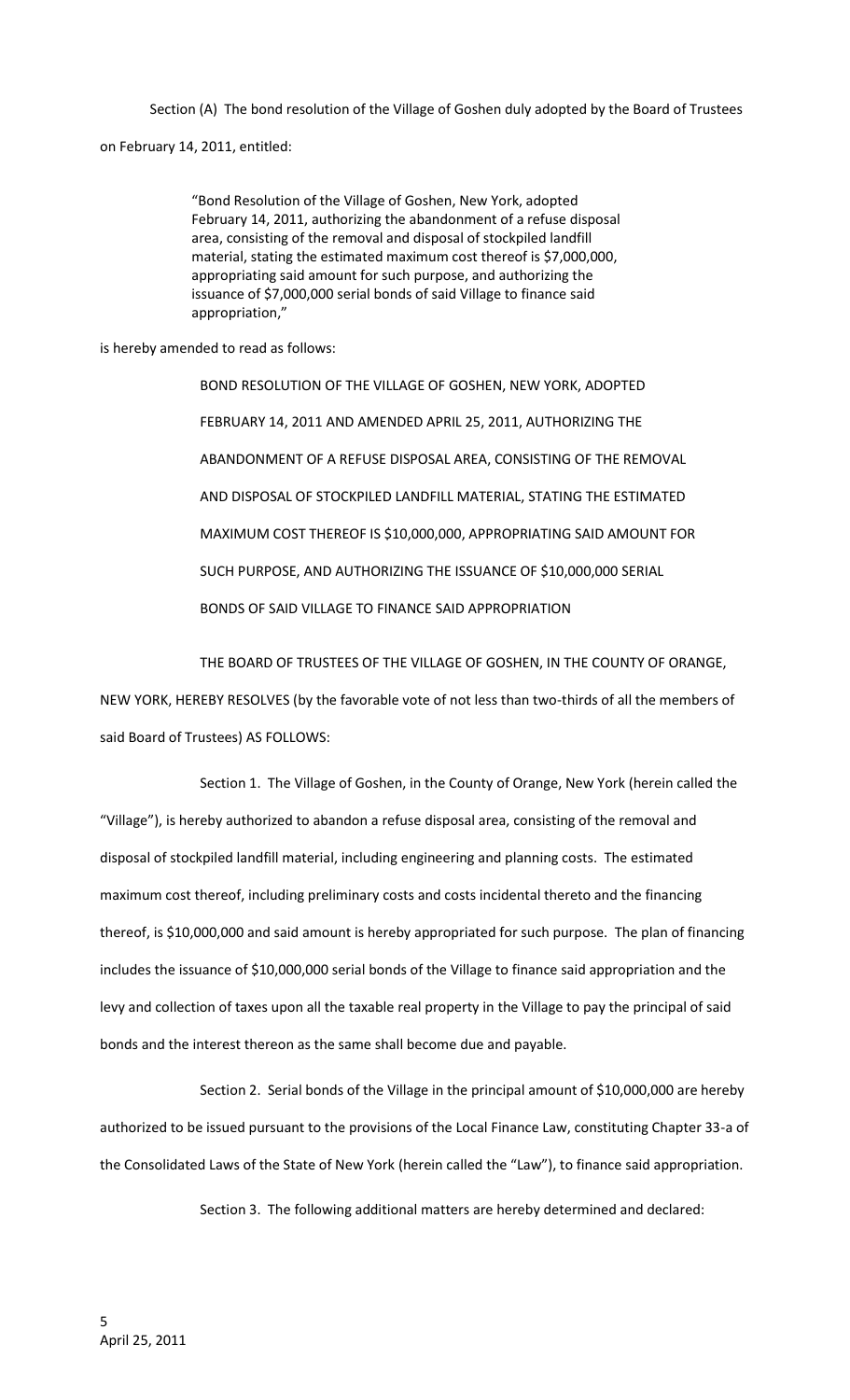(a) The period of probable usefulness of the object or purpose for which said serial bonds are authorized to be issued, within the limitations of Section 11.00 a. 6-b of the Law, is twenty (20) years.

(b) The proceeds of the bonds herein authorized and any bond anticipation notes issued in anticipation of said bonds may be applied to reimburse the Village for expenditures made after the effective date of this resolution. The foregoing statement of intent with respect to reimbursement is made in conformity with Treasury Regulation Section 1.150-2 of the United States Treasury Department.

(c) The proposed maturity of the bonds authorized by this resolution will exceed five (5) years.

Section 4. Each of the bonds authorized by this resolution and any bond anticipation notes issued in anticipation of the sale of said bonds shall contain the recital of validity as prescribed by Section 52.00 of the Law and said bonds and any notes issued in anticipation of said bonds shall be general obligations of the Village, payable as to both principal and interest by general tax upon all the taxable real property within the Village without limitation of rate or amount. The faith and credit of the Village are hereby irrevocably pledged to the punctual payment of the principal of and interest on said bonds and any notes issued in anticipation of the sale of said bonds and provision shall be made annually in the budget of the Village by appropriation for (a) the amortization and redemption of the bonds and any notes in anticipation thereof to mature in such year and (b) the payment of interest to be due and payable in such year.

Section 5. Subject to the provisions of this resolution and of the Law and pursuant to the provisions of Section 21.00 relative to the authorization of the issuance of bonds with substantially level or declining annual debt service, Section 30.00 relative to the authorization of the issuance of bond anticipation notes and Section 50.00 and Sections 56.00 to 60.00 and 168.00 of the Law, the powers and duties of the Board of Trustees relative to authorizing bond anticipation notes and prescribing the terms, form and contents and as to the sale and issuance of the bonds herein authorized, and of any bond anticipation notes issued in anticipation of said bonds, and the renewals of said bond anticipation notes, and as to the execution of agreements for credit enhancements, are hereby delegated to the Village Treasurer, the chief fiscal officer of the Village.

Section 6. The validity of the bonds authorized by this resolution, and of any notes issued in anticipation of the sale of said bonds, may be contested only if: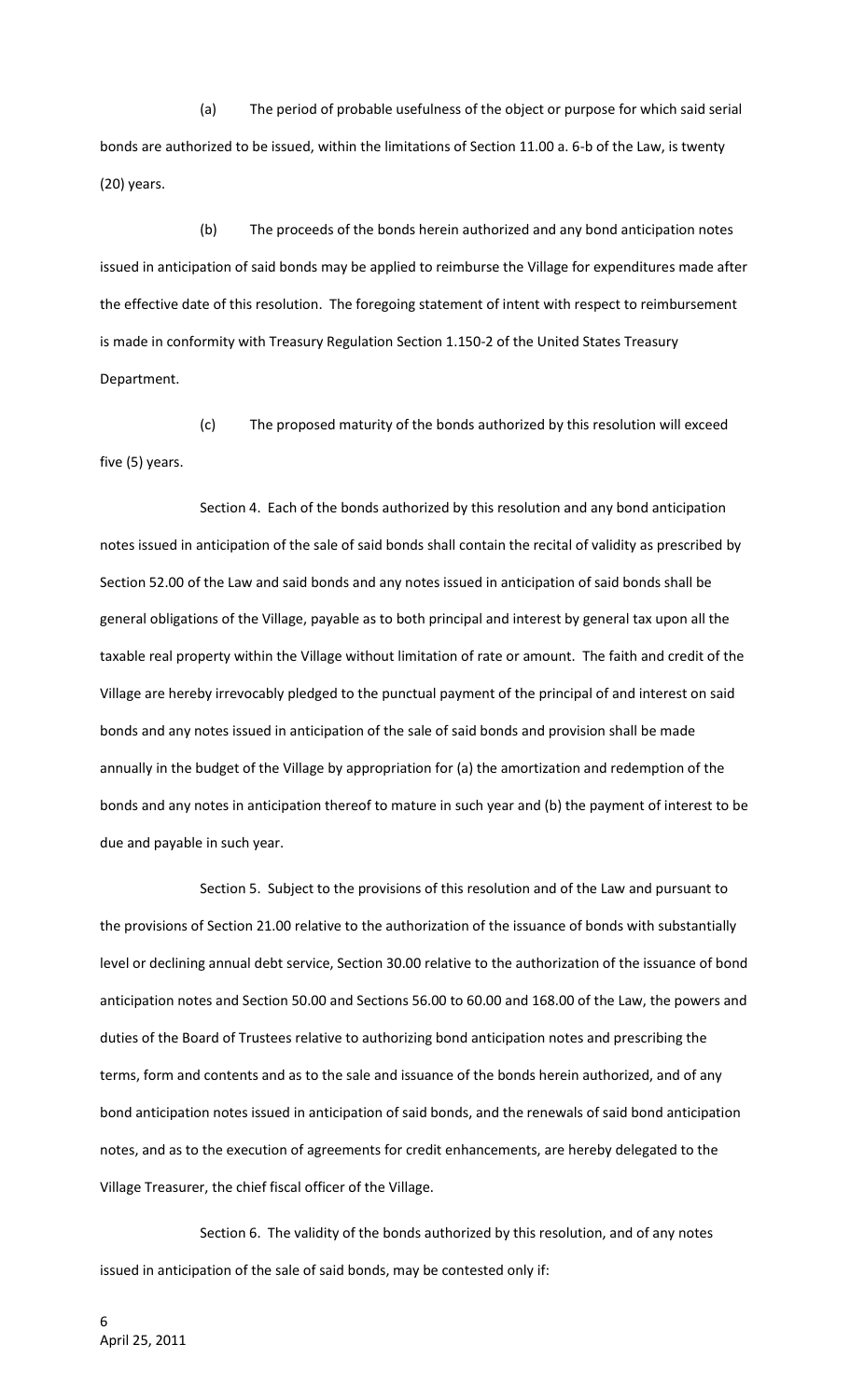- (a) such obligations are authorized for an object or purpose for which the Village is not authorized to expend money, or
- (b) the provisions of law which should be complied with at the date of the publication of such resolution are not substantially complied with,

and an action, suit or proceeding contesting such validity is commenced within twenty days after the date of such publication, or

(c) such obligations are authorized in violation of the provisions of the constitution.

Section 7. This bond resolution is subject to a permissive referendum and the Village

Clerk is hereby authorized and directed, within ten (10) days after the adoption hereof, to cause to be

published in the "*Independent Republican*," a newspaper having a general circulation within said Village

and hereby designated the official newspaper of the Village for such publication, and posted in at least

six (6) public places and in each polling place in the Village, a Notice in substantially the following form:

## VILLAGE OF GOSHEN, NEW YORK

PLEASE TAKE NOTICE that on February 14, 2011, the Board of Trustees of the Village of

Goshen, in the County of Orange, New York, adopted a resolution amending the bond resolution

adopted by said Board of Trustees on February 14, 2011, which bond resolution, as amended, is entitled:

"Bond Resolution of the Village of Goshen, New York, adopted February 14, 2011 and amended April 25, 2011, authorizing the abandonment of a refuse disposal area, consisting of the removal and disposal of stockpiled landfill material, stating the estimated maximum cost thereof is \$10,000,000, appropriating said amount for such purpose, and authorizing the issuance of \$10,000,000 serial bonds of said Village to finance said appropriation,"

an abstract of such bond resolution concisely stating the purpose and effect thereof, being as follows:

FIRST: AUTHORIZING the Village of Goshen to abandon a refuse disposal area, consisting of the removal and disposal of stockpiled landfill material, including engineering and planning costs; STATING the estimated maximum cost thereof, including preliminary costs and costs incidental thereto and the financing thereof, is \$10,000,000; APPROPRIATING said amount for such purpose; and STATING the plan of financing includes the issuance of \$10,000,000 serial bonds of the Village to finance said appropriation, and the levy of taxes upon all the taxable real property within the Village to pay the principal of said bonds and the interest thereon;

SECOND: AUTHORIZING the issuance of \$10,000,000 serial bonds of the Village pursuant to the Local Finance Law of the State of New York to finance said appropriation;

THIRD: DETERMINING and STATING the period of probable usefulness applicable to the purpose for which said serial bonds are authorized to be issued is twenty (20) years; the proceeds of said bonds and any bond anticipation notes issued in anticipation thereof may be applied to reimburse the Town for expenditures made after the effective date of this bond resolution for the purpose for which said bonds are authorized; and the proposed maturity of said serial bonds will exceed five (5) years;

FOURTH: DETERMINING that said bonds and any bond anticipation notes issued in anticipation of said bonds and the renewals of said bond anticipation notes shall be general obligations of the Village; and PLEDGING to their payment the faith and credit of the Village;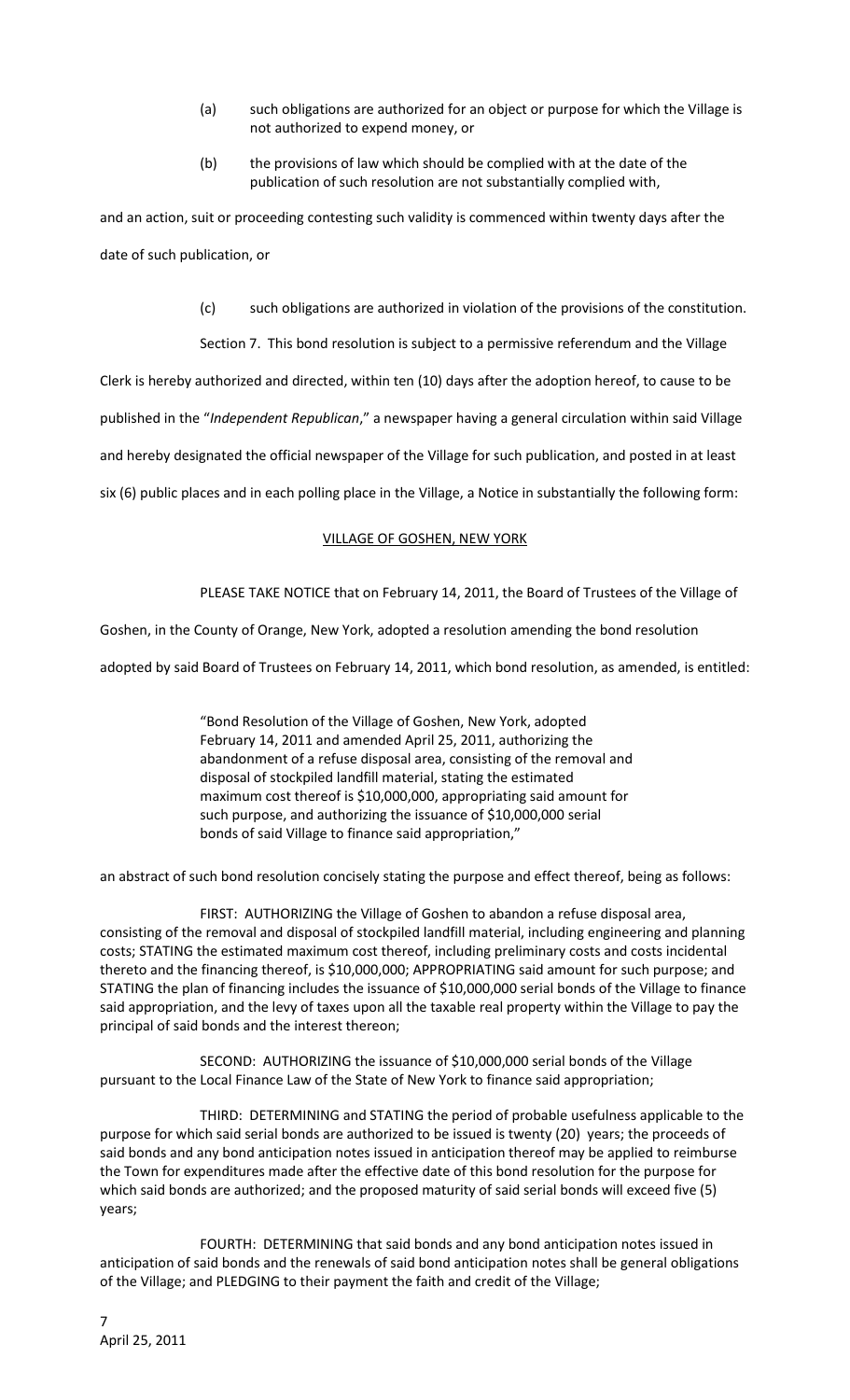FIFTH: DELEGATING to the Village Treasurer the powers and duties as to the issuance of said bonds and any bond anticipation notes issued in anticipation of said bonds, or the renewals thereof; and

SIXTH: DETERMINING that the bond resolution is subject to a permissive referendum. DATED: April 25, 2011

> Margaret G. Strobl Village Clerk

Section 8. The Village Clerk is hereby authorized and directed to cause said amending bond resolution to be published, in summary, after said amending bond resolution shall take effect, in the newspaper hereinabove referred to in Section 7 hereof, and hereby designated the official newspaper for said publication, together with a Notice in substantially the form as prescribed by Section 81.00 of the Local Finance Law of the State of New York.

\* \* \*

Section (B) The amendment of the bond resolution set forth in Section (A) of this resolution shall in no way affect the validity of any prior liabilities incurred, obligations issued, or action taken pursuant to said bond resolution, and all such liabilities incurred, obligations issued, or action taken shall be deemed to have been incurred, issued or taken pursuant to said bond resolution, as amended.

Section (C) Said bond resolution, as amended, is subject to a permissive referendum as therein provided. In the event that a valid petition protesting against said bond resolution and requesting that it be submitted to the electors of said Village for their approval or disapproval is filed and the Proposition submitted is defeated, the validity of the bond resolution adopted February 14, 2011 shall not be in any way affected and shall remain in full force and effect.

The adoption of the foregoing resolution was seconded by Trustee Smith and duly put to a vote on roll call, which resulted as follows:

 $\triangle VFS$   $\cdot$   $\triangle$ 

NOES: 0

The resolution was declared adopted.

## Mayor/Trustee Comments

Mayor Roddey, reported on the following sewer issues: crews are working on the grit removal system at the plant; crews have been working with surveyors relating to